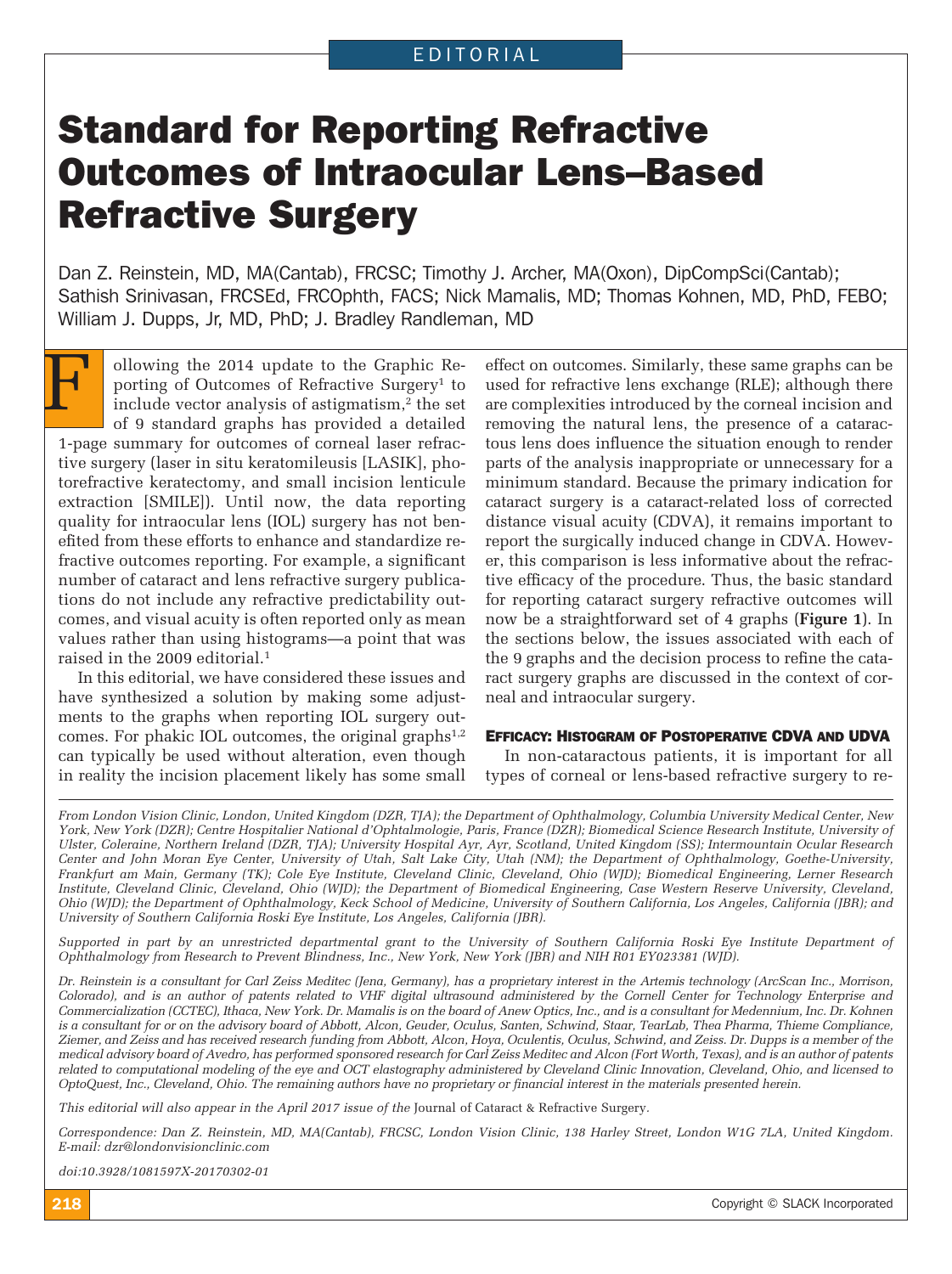## Editorial/Reinstein et al



Figure 1. Standard graphs for reporting refractive outcomes for intraocular lens–based procedures in a cataract population: (A) uncorrected distance visual acuity (UDVA); (B) UDVA vs corrected distance visual acuity (CDVA); (C) spherical equivalent refraction accuracy; and (D) postoperative refractive cylinder. D = diopters

port the postoperative uncorrected distance visual acuity (UDVA) in the context of the preoperative CDVA to avoid apparent differences in refractive efficacy between studies that were in fact simply the result of a difference in the CDVA. On the other hand, the preoperative CDVA is not helpful for assessing refractive outcomes in a cataract population because the removal of the lens will typically achieve a significant improvement in visual acuity independently of the refractive correction. Therefore, this graph will be adapted to show *postoperative* CDVA and *postoperative* UDVA for cataract populations. In this way, the UDVA will be reported in the context of the best measured visual

acuity. This will be **Figure 1A** in the Standard Graphs for Cataract Surgery.

## Efficacy: Histogram of Lines of Difference Between Postoperative UDVA and CDVA

As for the first efficacy graph, it is not appropriate in a cataract population to compare the preoperative CDVA to the postoperative UDVA; it is more appropriate to use the *postoperative* CDVA. In this way, the efficacy is normalized to the best measured visual acuity for the population, making this directly comparable between studies. This will be **Figure 1B** in the Standard Graphs for Cataract Surgery.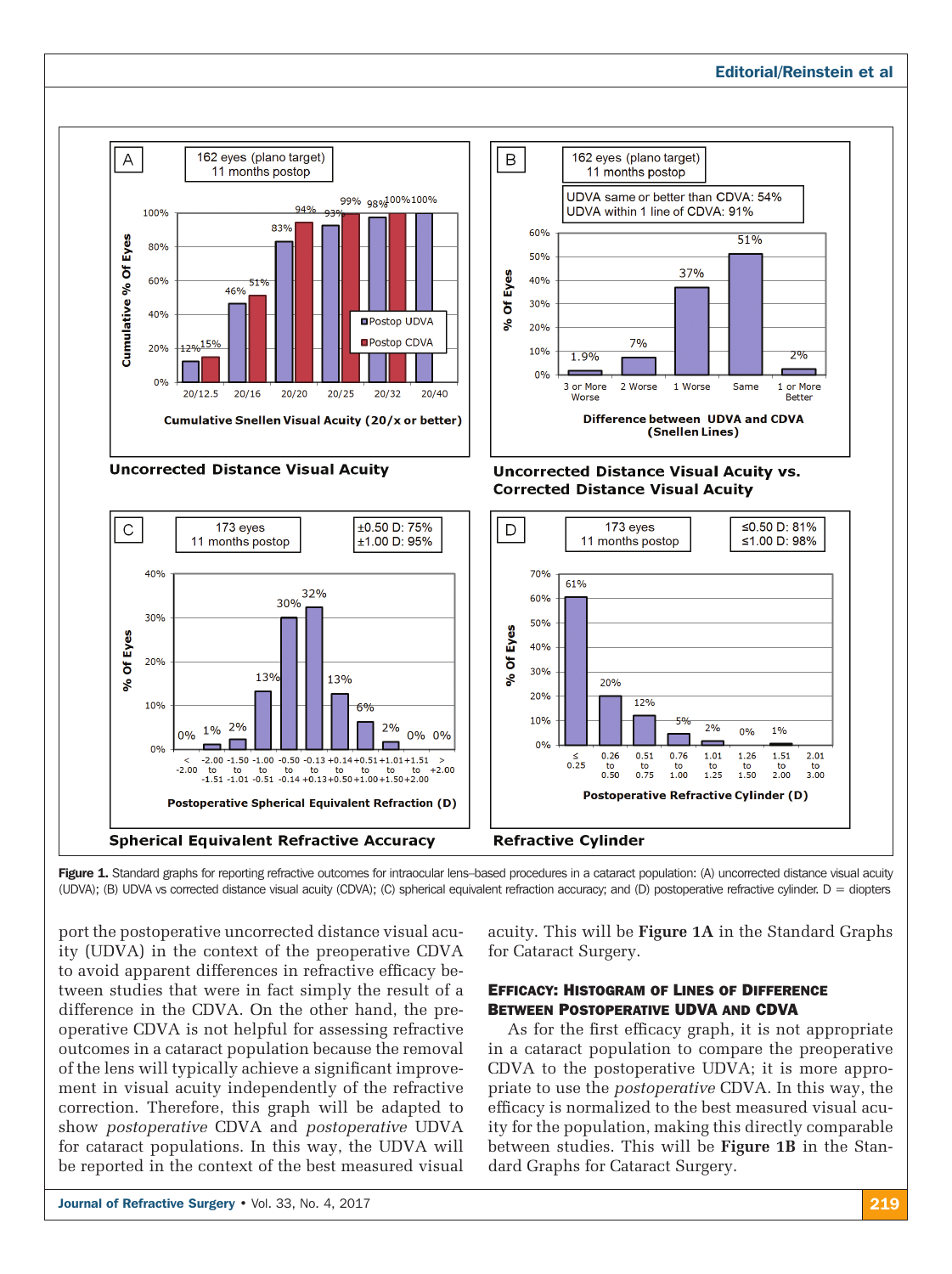# Safety: Histogram of Lines of Difference Between Preoperative and Postoperative CDVA

As for the 2 efficacy graphs, the change in CDVA for a cataract population will be dominated by the removal of the cataractous lens. This outcome parameter therefore does not provide information relevant to the performance of the procedure from a refractive surgery point of view. Therefore, this graph can be excluded when reporting outcomes for a cataract population. Although it is still important to report the preoperative and postoperative CDVA for a cataract population, this is an instance in which mean visual acuities would be sufficient. However, it is important to also report the percentage of eyes in which the postoperative CDVA was worse than the preoperative (with cataract) CDVA.

## Achieved Versus Attempted Spherical Equivalent Refraction Scatter Plot

This graph is compromised when analyzing the outcomes of surgery on eyes with cataract because of the reduced reliability of the preoperative manifest refraction. Therefore, this graph may be excluded from the Standard Graphs for Cataract Surgery.

## Predictability: Histogram of Postoperative SPHERICAL EQUIVALENT REFRACTION RELATIVE TO THE Intended Target

This graph is required for all studies, including those in cataract populations. As above, the analysis should be done by adjusting the postoperative spherical equivalent (SE) refraction to the intended target refraction. This will be **Figure 1C** in the Standard Graphs for Cataract Surgery.

# Stability: Line Plot of Stability of Spherical Equivalent Refraction

Whereas stability is an important outcome measure for corneal refractive surgery procedures, there are few reasons for refractive instability after cataract surgery. Therefore, this graph will be excluded for cataract studies, although it can be included at the author's discretion if a stability issue is noted.

# Refractive Cylinder: Histogram of Preoperative and Postoperative Refractive Cylinder

This graph is required for all studies to show the distribution of manifest refractive cylinder before and after surgery. However, because of the unreliability of the preoperative manifest refraction in the presence of a cataract, only the *postoperative* data are necessary for a cataract population. This will be **Figure 1D** in the Standard Graphs for Cataract Surgery.

## Vector Analysis of Refractive Cylinder

Corneal laser refractive surgery outcomes are rarely reported for spherical corrections only; however, spherical corrections are common for IOL studies in which a monofocal IOL has been used. For any study that did not aim to correct refractive cylinder, these 2 graphs do not apply and can be excluded.

If toric IOLs have been used, then these graphs can be considered. For cataract studies, these graphs can be excluded, again due to the unreliability of the preoperative manifest refraction. For RLE studies, as with SE refraction, the validity of analyzing refractive cylinder outcomes is compromised somewhat by the variation of lens power within the population when correcting the same manifest refractive cylinder. However, the same reasoning applies as before that although it might be of interest to evaluate the lens in isolation, the core outcome is the effectiveness of the procedure as a whole. Therefore, these graphs of vector analysis based on manifest refraction will be required for all RLE studies using toric IOLs. Further optional analysis is described in the sections below to specifically analyze the effect of the lens in isolation and the effect of the corneal incision.

## Reporting Vector Analyses for Lens-Based **PROCEDURES**

The analysis of astigmatism for IOL procedures has greater complexity than for corneal laser refractive surgery, and there are differences between using monofocal and toric lenses. This analysis can be cumbersome and nearly prohibitive for some studies, especially retrospective analyses. The following section describes the different permutations and the analysis that is available in each instance.

#### Corneal Versus Lens Procedures

The most obvious difference with lens surgery is that refractive cylinder is influenced by both the IOL and the corneal incision, and these have to be analyzed independently. Therefore, both the *Journal of Refractive Surgery* and the *Journal of Cataract & Refractive Surgery* will now encourage a separate analysis of the astigmatic effect of the corneal incision. This can include:

- 1. The location of the incision site (and whether this was the same for all patients or different, such as always placing the incision at the steep meridian).
- 2. A histogram of the corneal astigmatism before and after surgery to provide an overall picture of the change in corneal astigmatism.
- 3. The mean magnitude (and standard deviation, minimum, maximum) of the flattening effect (FE) to provide the astigmatic change at the meridian of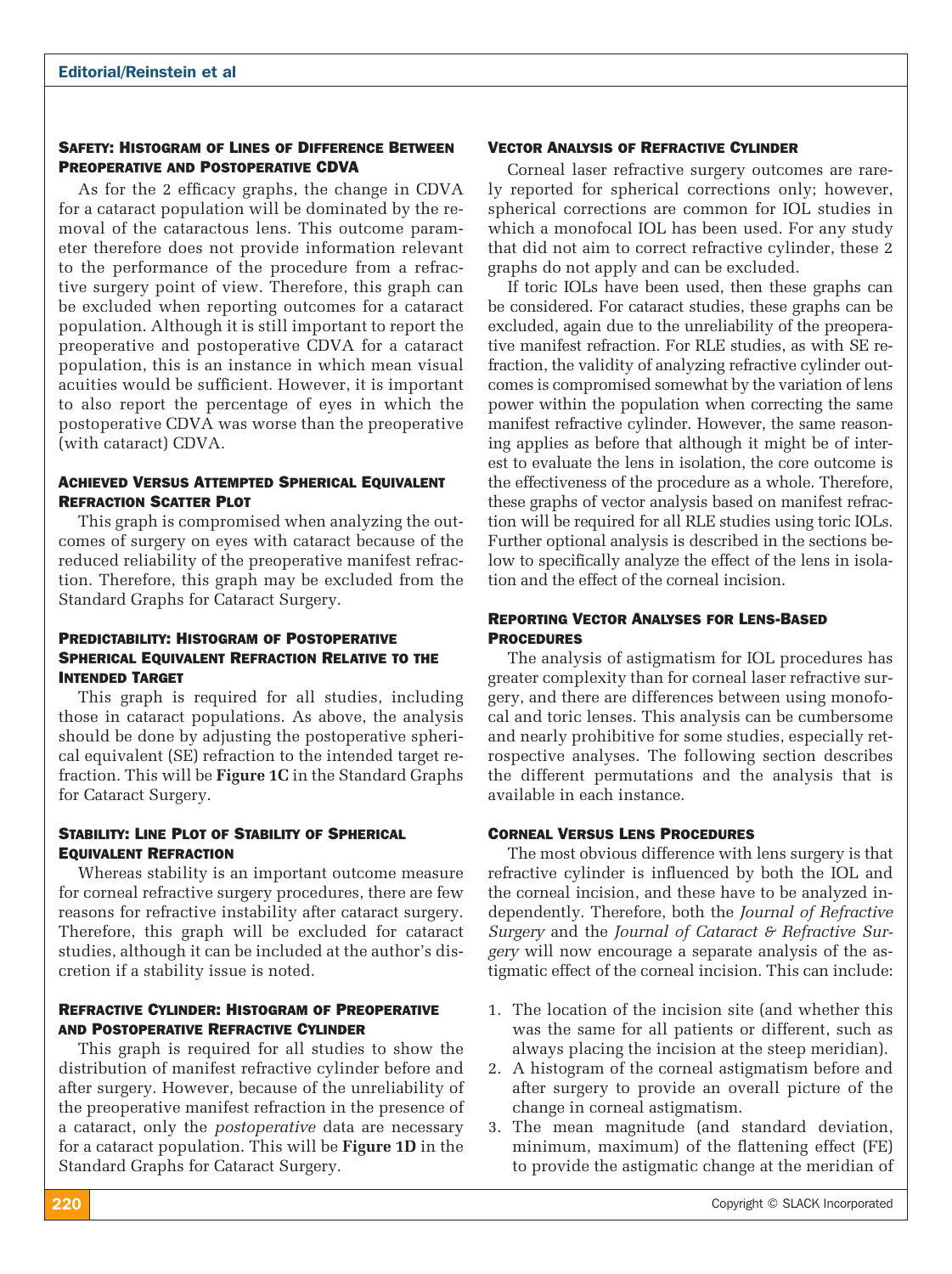the incision because this is the relevant value when calculating the IOL power.3-6

4. The mean magnitude (and standard deviation, minimum, maximum) of the surgically induced astigmatism (SIA) vector to provide the total astigmatic change, including both the flattening and torque effects (the SIA will therefore always be larger than the FE magnitude). Because the torque effect only acts to rotate the astigmatism and does not change the power, using the SIA magnitude for the IOL power calculation will overestimate the astigmatic effect of the corneal incision. The torque effect can be specifically reported if a significant torque effect is found because this would affect the optimal orientation of the lens.7

Further analysis can be included where relevant at the author's discretion. For example, the summated vector mean (SVM) may also be reported, but only for populations in which the incision site was consistent for all eyes treated. If the incision site varied between eyes, the SVM will lose any clinical relevance because the multiple incision sites will influence the averaging. In such studies where the incision site varied, a more complex analysis could be performed to investigate the difference between incision sites or comparing the effect relative to the location of the steep or flat meridian. This kind of advanced analysis was performed in a recent study by Alpins et al., $8$  who found some fascinating results. The FE was found to be greater for superior incisions than for temporal incisions, was greater for right eyes than for left eyes, was greater when the incision was performed at the steep meridian of the astigmatism, and was almost astigmatically neutral when performed at the flat meridian. Another example of more complex analysis is the recent study by Chang et al.,<sup>9</sup> who found that corneal astigmatic effect of the incision was influenced by the magnitude and meridian of the preoperative corneal astigmatism, as well as by the size of the incision.

#### Toric IOLs: Guide for Advanced Graphical Analysis

As described above, in a procedure in which the natural lens has been removed, the refractive outcome can be analyzed as either the procedure as a whole or based on the lens in isolation. To achieve this, further vector analysis can be done using the hybrid method as described by Alpins et al.<sup>10</sup> In this method, the preoperative astigmatism is taken to be the corneal astigmatism after including the predicted effect of the corneal incision, so that the refractive cylindrical correction of the IOL is isolated from the astigmatic effect of the corneal incision, which has already been handled separately and described above. The postoperative astigmatism is

**Journal of Refractive Surgery •** Vol. 33, No. 4, 2017 221 221 221

then taken to be manifest refractive cylinder (adjusted to the corneal plane). The target induced astigmatism is provided by the IOL power calculated at the corneal plane, and the SIA can be calculated as the difference between the preoperative corneal astigmatism and postoperative refractive cylinder, each as defined above. The vector analysis can then be performed as normal using these values.

#### Corneal Incisions for Astigmatic Correction at the Time of Lens-Based Surgery

Corneal incisions in the form of limbal relaxing incisions<sup>11,12</sup> or astigmatic keratotomy<sup>13,14</sup> are often used in combination with IOL procedures for reduction of corneal astigmatism. Corneal incisions are used most commonly with non-toric IOLs, but in some cases these are used together with toric IOLs. With the advent of femtosecond laser–assisted cataract surgery, intrastromal astigmatic keratotomy is gaining popularity.15,16 In terms of analyzing the astigmatic change, the inclusion of corneal incisions introduces another slightly different set of analyses. Given that the change is on the cornea, graphs H and I should ideally be included but analyzed based on the change in corneal astigmatism.

In studies including corneal incisions, the change in astigmatism would likely be a main focus, in which case a more comprehensive vector analysis (both corneal and refractive) might be expected. Certainly complex analysis is necessary in studies in which both corneal incisions and toric IOLs are used, but this is outside of the scope of this editorial. As with the previous 2014 editorial, there are no restrictions on astigmatic analysis included in addition to minimum standard recommendations.

#### Total Corneal Astigmatism

The confounding influence of posterior corneal astigmatism when not aligned with anterior corneal astigmatism has been identified as an important factor to consider for toric IOL power calculation.17,18 The use of total corneal astigmatism has also been shown to improve the correlation of corneal astigmatism with manifest refractive cylinder<sup>19</sup> and improve the prediction of the residual cylinder after toric IOL implantation.20 The use of measurements of total corneal astigmatism is therefore emerging as an improved method for both IOL power calculation and analysis of change in corneal astigmatism. It is outside of the scope of this editorial to make specific recommendations on how posterior or total corneal astigmatism should be analyzed, and current analyses are based on anterior corneal astigmatism; however, authors are encouraged to include posterior corneal astigmatism as part of the analysis if they wish.